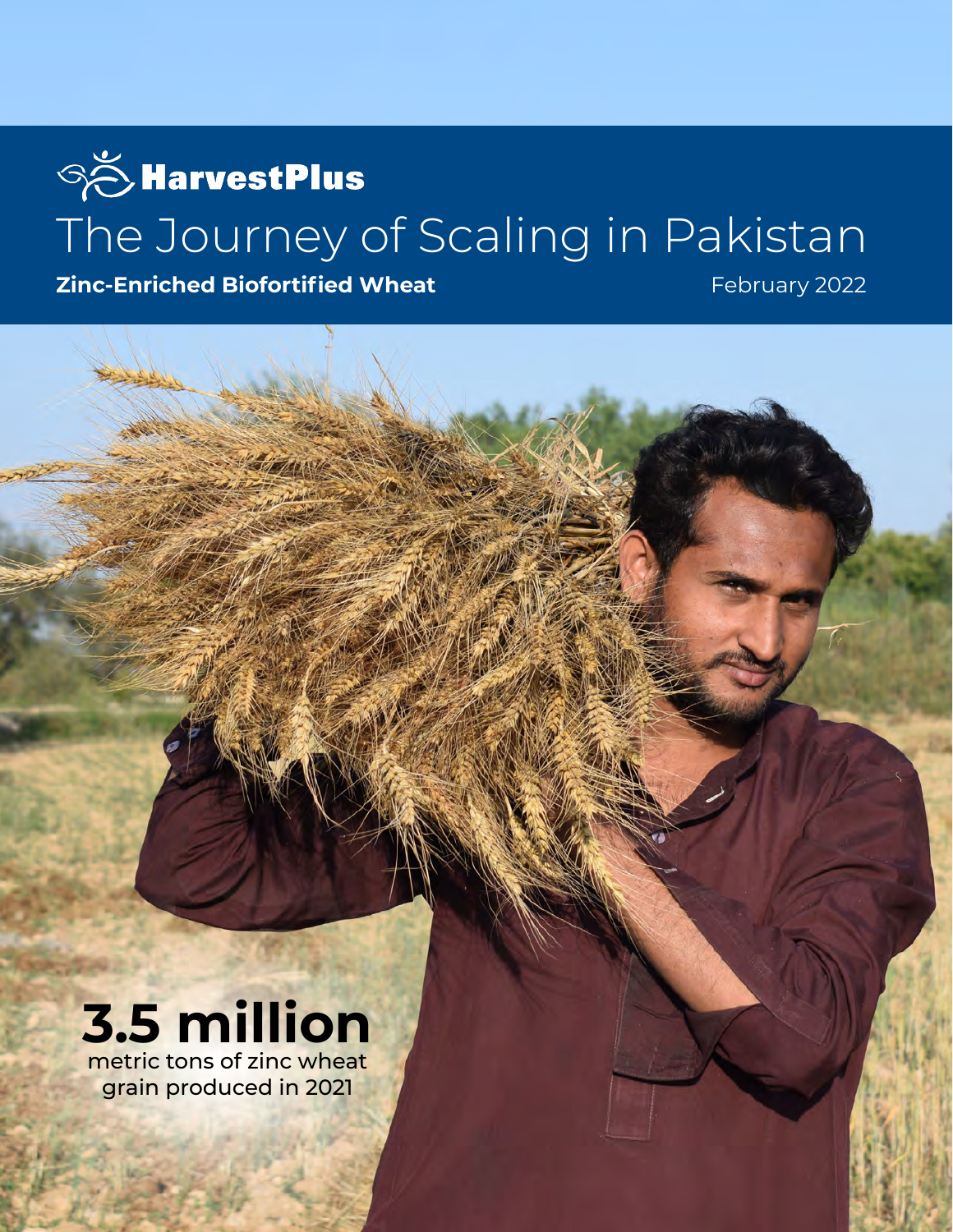How do we ensure that biofortified crops are sufficiently and sustainably scaled to reach all farming families who can benefit from them, and that the benefits also can be extended to all consumers in food markets?

The case of zinc-biofortified wheat in Pakistan shows how HarvestPlus and national partners have applied a time-tested scaling model to reach 1.4 million households, comprising 7 million people, with this nutritious wheat in only six years since the scaling work began.

Two billion people—one quarter of the world's population—do not get enough vitamins and minerals in their diets. This "hidden hunger" causes serious heath and developmental problems, as well as billions of dollars in health care costs and economic losses, primarily in low- and middleincome countries.

For the past two decades, the CGIAR's HarvestPlus program has led an effort to address hidden hunger with biofortified, micronutrient-enriched varieties of common staple food crops that are scientifically shown to improve nutritional status and health. In collaboration with CGIAR and country partners, nearly 400 varieties of these conventionally bred, "biofortified" crop varieties have been released in 40 countries. Nearly 10 million families (comprising about 48.5 million people) are currently growing them.

In Pakistan, the International Maize and Wheat Improvement Center (CIMMYT) developed the zinc wheat varieties and the national agricultural research system was responsible for local testing and research. **124,259**

Biofortification is being used to help address a malnutrition problem that costs Pakistan nearly US\$3 billion in GDP annually. A key contributing factor is that more than 60 million people in Pakistan have inadequate daily zinc intake—a group that includes one in five Pakistani children.

Pakistan is also one of the leading wheat-consuming countries in the world, with average daily per-capita consumption of 240 grams of wheat. Overall, wheat flour contributes 72 percent of Pakistanis' daily caloric intake, which would make wheat a prime vehicle to tackle zinc deficiency.

This paper will be beneficial to those intending to design innovative programs for scaling up biofortification. In just six years since its introduction **1,400,000**  in Pakistan, zinc wheat seed is now 20 percent of the wheat seed market, largely due to the activities of the HarvestPlus program. Scaling is a continuous process which will require commitment to reach a tipping **572,113** point when zinc wheat is the market leader in seed, **305,154** grain, and food markets.

Estimated Number of Households Growing Zinc Wheat in Pakistan



Estimated Zinc Wheat Production in Pakistan, in Metric Tons



For the 2021/22 season it is expected approximately 55,000 tons of zinc wheat seed will be produced, which will be 20% of the certified seed market.\*

\* 55000 tons of formal sector seed will produce 2.75 million tons of grain. Farm saved seed will also increase this number.

Source: HarvestPlus monitoring data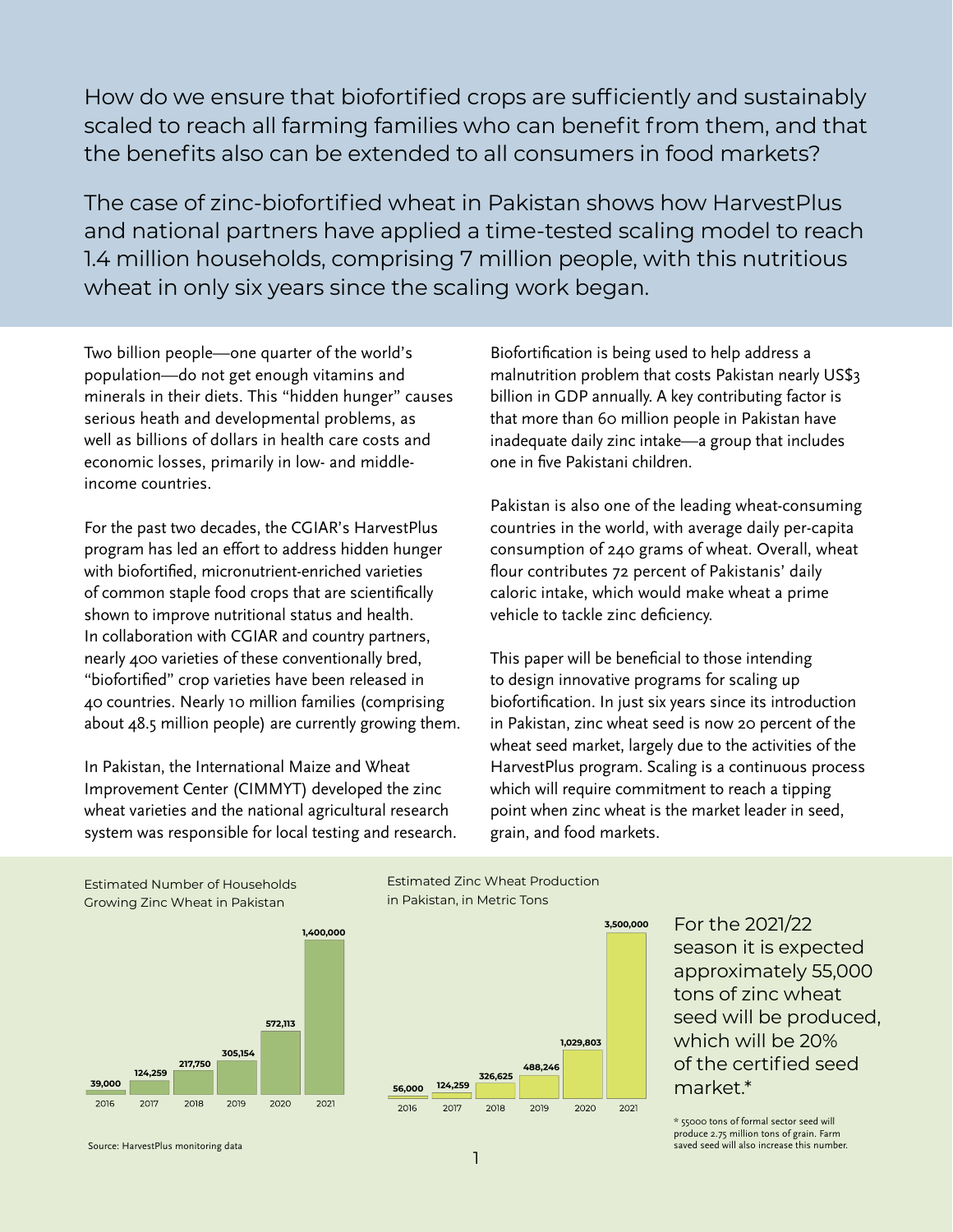

# The path from zero to 7 million people

#### **Market Introduction: Seeds released for commercialization**

In this first phase, HarvestPlus took a leadership role in promoting zinc wheat breeding and release. In order to fast-track zinc wheat for market release, expert breeders follow the steps of variety design, discovery, development, screening, characterization and selection of candidate varieties, large scale national testing, and, finally, seed product launch. The HarvestPlus approach was informed by close analysis of the seed system, and implemented through effective partnerships with local and international partners.

### **Scaling: Igniting demand and fueling supply**

The scaling phase began in 2015 after several years of laying the groundwork, primarily through government engagement and kickstarting seed production. HarvestPlus then began work with Pakistani partners on a zinc wheat delivery program to take seeds, grains, and foods to market.

Once high-quality, competitive zinc wheat seed varieties were developed and supply was established, HarvestPlus launched a program to ignite demand to drive increased consumption and nutritional impact. Foods made from zinc wheat currently reach Pakistanis through homegrown crops, through urban and local markets, and increasingly as processed food products such as packaged flour, bread, noodles, and breakfast cereals. **HarvestPlus enables value chain partners at every point where a consumer might be able to access a product made with zinc wheat flour.** This delivery phase involves commercial seed markets and a non-commercial process of "diffusion," whereby farmers share seeds with other farmers informally.

Transforming the food system, by scaling up production and consumption of nutrient-enriched foods within it, has two distinct strategies (described below), both of which are aimed at anchoring nutrient-enriched products in food supplies.

\*Monitoring and evaluation data collects households reached. The average number of household members in Pakistan is 6.5, but HarvestPlus uses a conservative estimate of 5 people per household.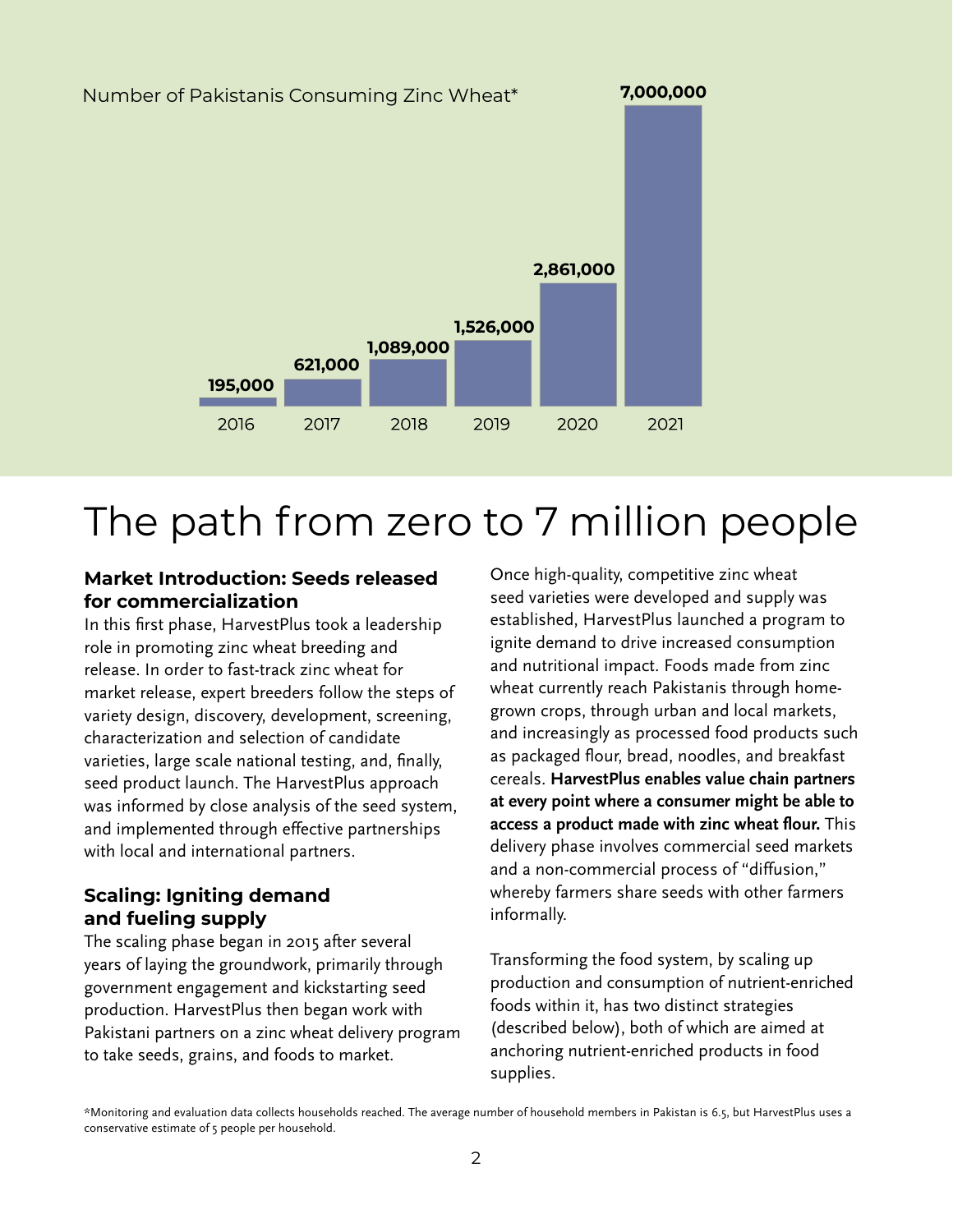

**Strategy One: Fueling Supply.** Enable seed production (particularly early generation seed or EGS) at sufficient levels and quality to facilitate access to it and create demand and promote adoption by smallholder farmers.

This supports grain production for both home consumption by farming families, and for use by small and medium (SME) food enterprises that require relatively small procurement volumes. During this phase, continual government engagement and endorsement is essential at every stage.

**Strategy Two: Igniting Demand.** Scale grain production to reach higher procurement volume from commercial supply chains and public procurement programs, such as food subsidy and school feeding programs.

This requires significantly higher and moreconsistent seed and grain production. This part of the process relies on private sector commercial transactions and/or public food commercial procurement, and is often termed commercialization.

#### **Shifting from scaling to anchoring**

Anchoring means that nutrient-enriched grain production has been significantly scaled, such that the nutrient-enriched crop is fully embedded in the food system. For zinc wheat in Pakistan, it is estimated by HarvestPlus that anchoring (50 percent seed market share) can be achieved by 2030 given significant donor and investor support. Now is the time to ensure critical support to ensure momentum is maintained. Without this support, the current growth of market share of zinc wheat could potentially reverse course.

#### **The HarvestPlus staple food system transformation model**

HarvestPlus has developed a multi-component scaling model, from seed to grain to food on consumers' plates, of which scaling is an integral part. This model uses a variety of policy approaches, technologies, standards, and incentives to foster seed adoption, supply chain and food product development, and ultimately, a more-nutritious food system.

This brief focuses on the scaling phase—specifically fueling supply (strategy 1) mentioned above—toward sustainably embedding biofortification in food systems.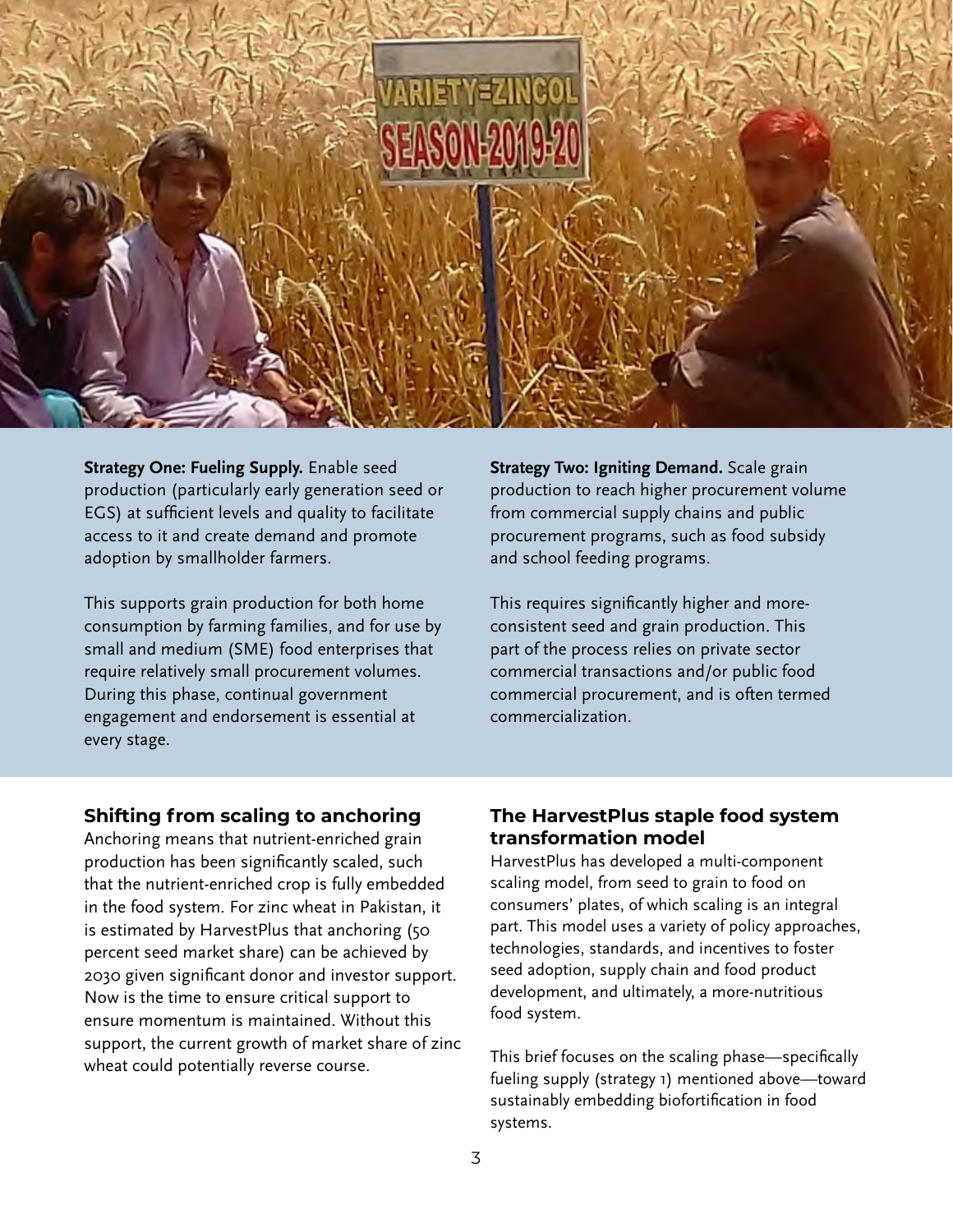## **HarvestPlus scaling model in Pakistan**

Summary of stages used to scale the reach of zinc wheat following the R&D and seed release phase

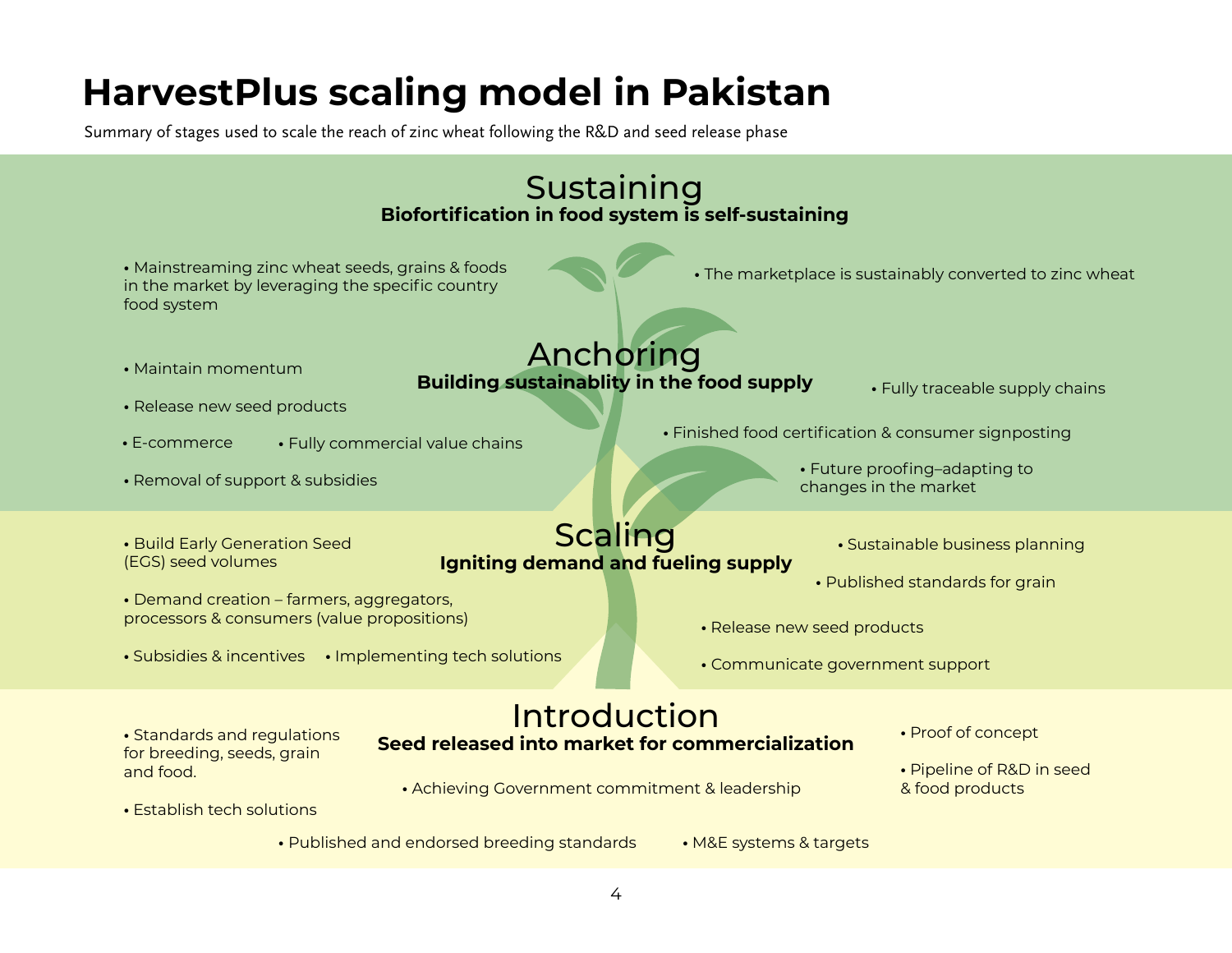# Scaling to reach 7 million This timeline displays the key activities used to drive scale in Pakistan.

### **INTRODUCTION**

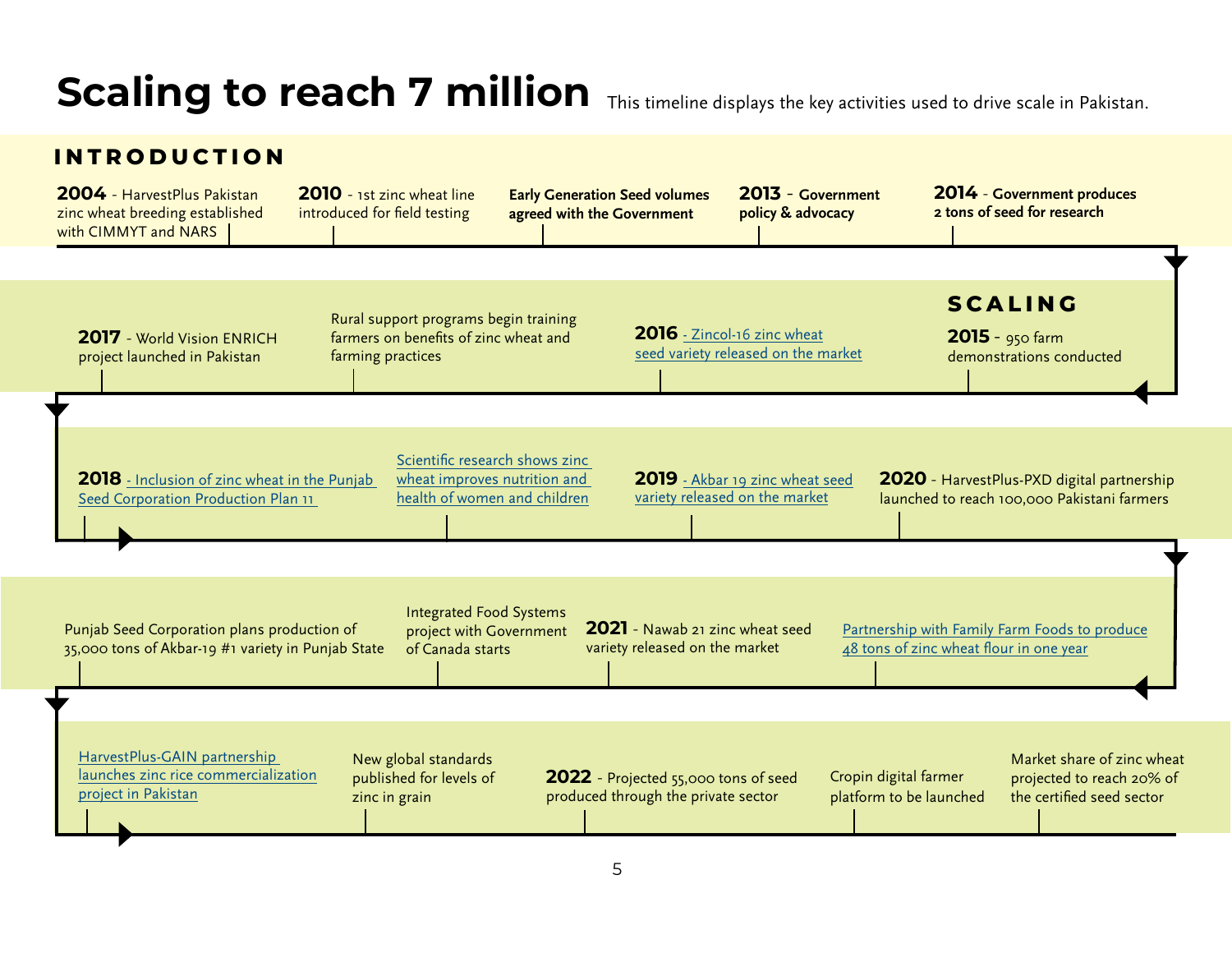

### **Costs to reach growers**

The expert team of monitoring and evaluation specialists at HarvestPlus calculate the cost of reaching farmers each year. Costs include: advertising, educational and promotional materials; sales and marketing; trainings/meetings with farmers, agro-dealers, extension workers, trainers

etc.; promotional giveaways and incentives; seed production; field expenses (labor, travel, supplies etc.); staff salaries; office supplies; rentals; vehicles; and local transport. **In 2015, the average cost to reach one grower was USD 6.61; by 2020, that cost had fallen to USD 0.05.** 

### Critical success factors for rapid scale

- *• Integrate zinc wheat into government policies.* Mandate minimum zinc breeding levels and seed quality; agricultural support policies that favor zinc-enriched wheat; incorporation of zinc wheat grain in public procurement; food fortification guidelines should include biofortification alongside industrial fortification.
- *• Ensure quality early generation seed production.*  Work with government regulators to ensure efficient production and seed quality, facilitated by digital and technological systems.
- *• Provide options in the seed market* with high quality end-use attributes including pest resistance, competitive yield, and profitability, creating a positive value proposition for seed businesses to sell the product.
- *• Use appropriate incentive mechanisms to ensure reliable quality seed production and farmer adoption.* Incentives can be financial subsidies, but showing commercial demand from businesses and consumers is more powerful to demonstrate market demand.
- *• Ensure a continued pipeline of new seed innovation.* Investment in R&D, including ongoing adaptation to pests, disease, climate pressures, and food industry desired trait qualities.
- *• Ensure farmer (customer) satisfaction with the product* to drive repeat purchase and collect feedback and farmer testimonals to use for advertising and promotion of seeds.
- *• Ensure the grain from the seed produces quality product* for home consumption and the market. The flour is accepted and preferred by the major food processing industries.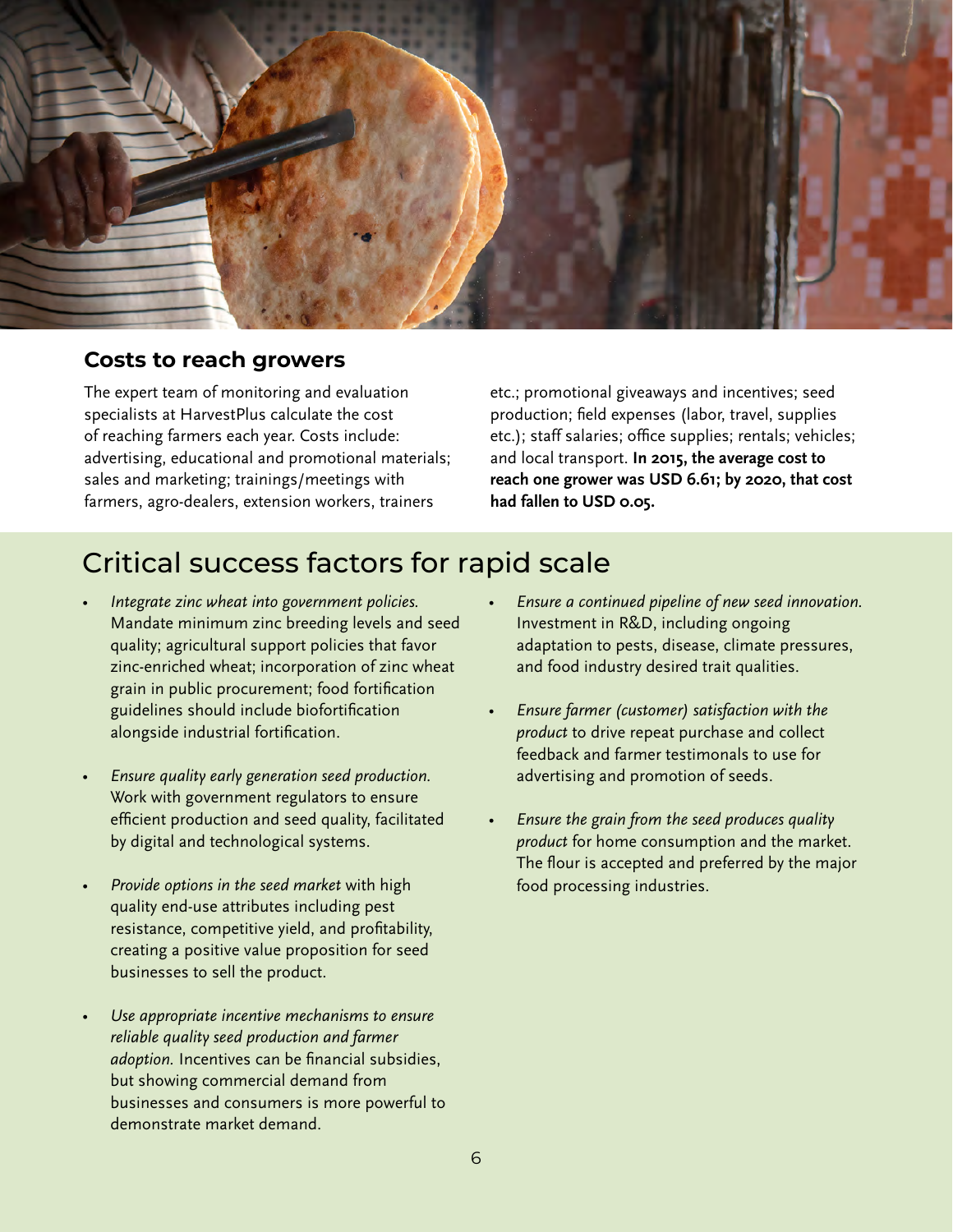

Government endorsement and support in policy documents is critical. In Pakistan, the government has a close tie to agricultural research and was critical in early scaling by purchasing seed for field trials.

### **Next steps in maintaining growth in market share of zinc wheat seed and reaching more people with foods made with zinc wheat**

- Continue the momentum in catalyzing larger seed volumes.
- Ensure a pipeline of R&D for new, better seed varieties; keep the market interested and meet food industry demands.
- Accelerate work on grain and food partnerships, through R&D in food products.
- Utilize technology for farmer platforms, digital aggregation networks, full supply chain traceability, food product certification and e-commerce for all value chain actors.
- Shift toward mainstreaming—the inclusion of nutrition in all breeding efforts. It is envisaged that mainstreaming of biofortification traits will be driven by high-throughput micronutrient phenotyping, and genomic selection coupled with speed breeding for accelerating genetic gains.
- Mandatory zinc thresholds set by the government for new releases of wheat seed.

### **Key lessons learned with zinc wheat in Pakistan**

- Build a long-term strategy with annual targets; stick to the strategy but be prepared to adapt.
- Utilise technology. The creation of a "no-contact" delivery program proved game-changing in the face of disruptions due to the COVID-19 pandemic.
- Share, overcommunicate, and don't compete with other interventions; complement and support.
- Private sector engagement is essential because food systems are commercial—even in food aid procurement.
- Subsidies and technical assistance are short-term solutions to ignite scaling; however, markets must be designed to survive without them.
- Commercialization is key for sustainability; create a system that will stand alone without donor/ sponsor assistance.
- Take calculated risks. Avoid spending too much time thinking and looking for reasons not to act; failures make the best learning activities.